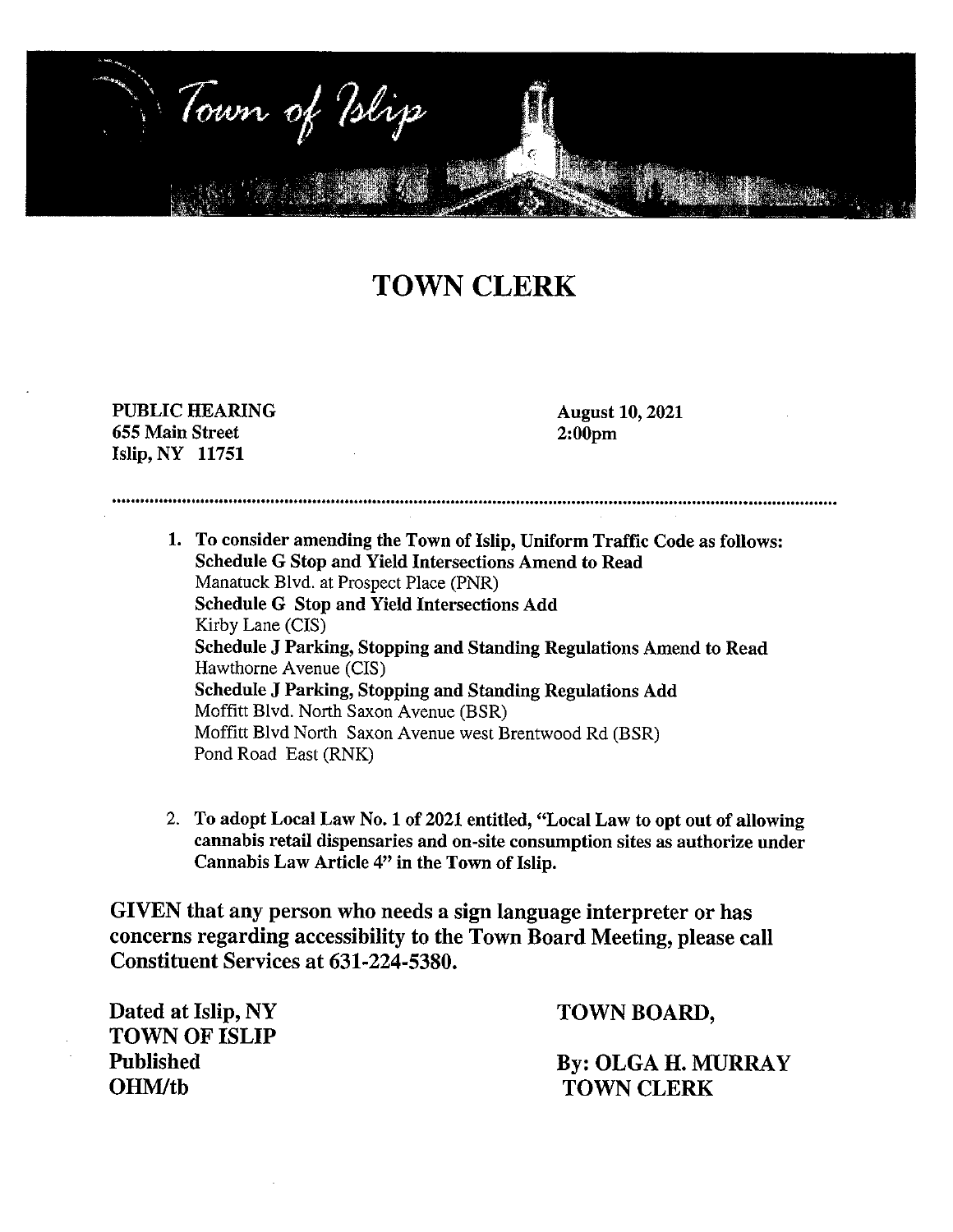The Town of Islip held a public hearing on Tuesday, August 10, 2021 at 2:00pm at Islip Town Hall, 655 Main Street, Islip, NY 11751 to consider amending the Uniform Traffic Code as follows:

 $\mu$  ,  $\lambda$ 

# **SCHEDULEG STOP AND YIELD INTERSECTIONS AMEND TO READ**

| <b>INTERSECTION</b>                                                                                    | <b>SIGN</b>       | <b>CONTROLLING TRAFFIC</b>                                    |  |  |
|--------------------------------------------------------------------------------------------------------|-------------------|---------------------------------------------------------------|--|--|
| Manatuck Blvd. at Prospect Place<br>(PNR)                                                              | Stop              | East/West on Prospect Place;<br>North/South on Manatuck Blvd. |  |  |
| <b>SCHEDULE G</b><br><b>STOP AND YIELD INTERSECTIONS</b><br><b>ADD</b>                                 |                   |                                                               |  |  |
| <b>INTERSECTION</b>                                                                                    | <b>SIGN</b>       | <b>CONTROLLING TRAFFIC</b>                                    |  |  |
| Kirby Lane at Sugarwood Lane (CIS)<br>(HBK)                                                            | Stop              | East on Kirby Lane                                            |  |  |
| <b>SCHEDULE J</b><br>PARKING, STOPPING AND STANDING REGULATIONS<br><b>AMEND TO READ</b>                |                   |                                                               |  |  |
| <b>LOCATION</b>                                                                                        | <b>REGULATION</b> | <b>HOURS/DAYS</b>                                             |  |  |
| Hawthorne Avenue/West<br>From 100 ft. south of Feller<br>Drive to 300 ft. north of Adams<br>Road (CIS) | No parking        | 6:00 a.m. p.m. to 6:00 p.m. a.m.                              |  |  |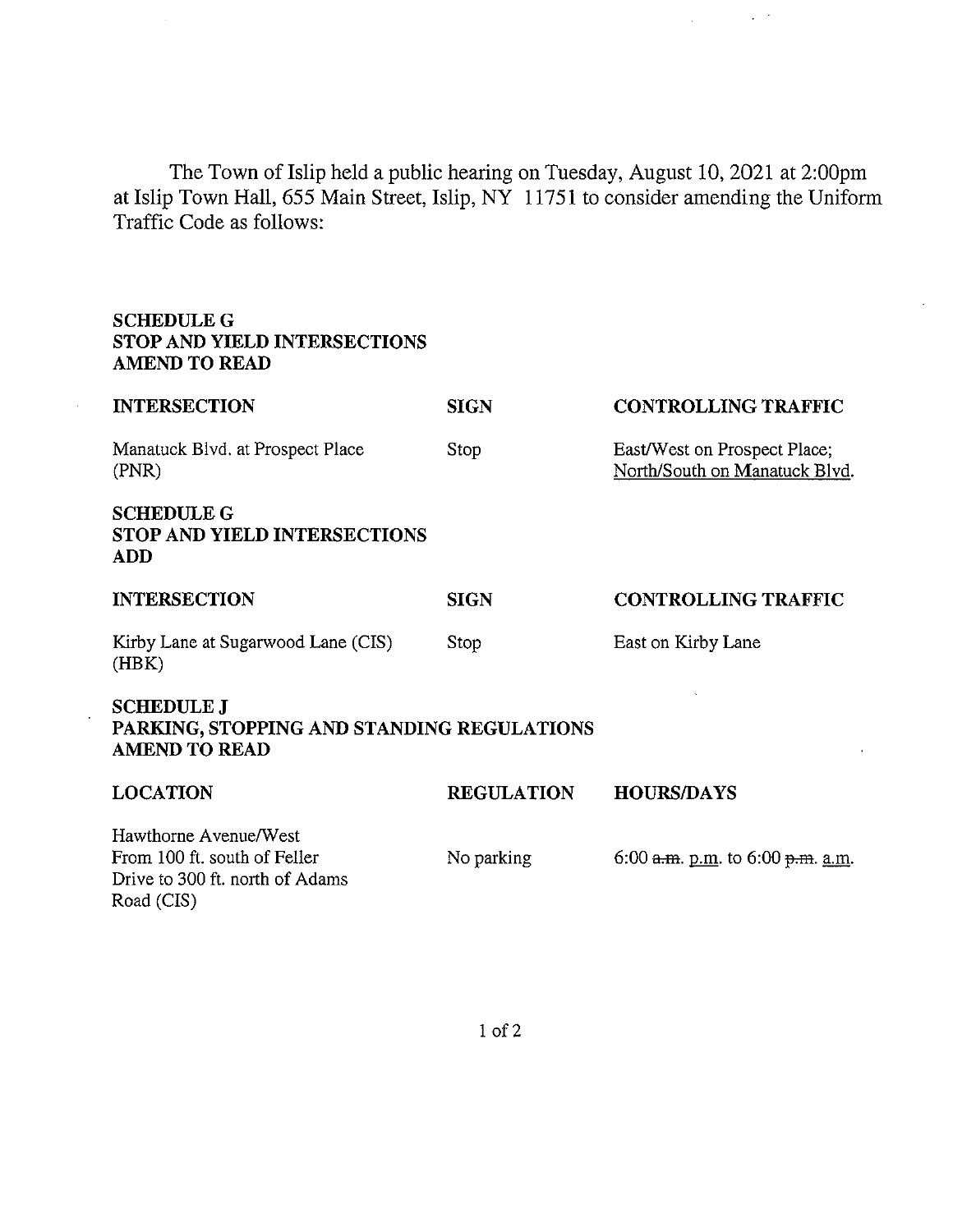# **SCHEDULEJ PARKING, STOPPING AND STANDING REGULATIONS DELETE**

| <b>LOCATION</b>                                                                           | <b>REGULATION</b>         | <b>HOURS/DAYS</b> |  |  |
|-------------------------------------------------------------------------------------------|---------------------------|-------------------|--|--|
| Moffitt Blyd./North<br>From 760 ft. east of Brentwood Rd.<br>west to Brentwood Rd. (BSR)  | No parking                |                   |  |  |
| <b>SCHEDULE J</b><br>PARKING, STOPPING AND STANDING REGULATIONS<br><b>ADD</b>             |                           |                   |  |  |
| <b>LOCATION</b>                                                                           | <b>REGULATION</b>         | <b>HOURS/DAYS</b> |  |  |
| Moffitt Blvd./North<br>From 1,485 ft. west of Saxon Avenue<br>west for $165$ ft. $(BSR)$  | Limited parking<br>1 hour |                   |  |  |
| Mofftt Blyd./North<br>From 1,740 ft. west of Saxon Avenue<br>west to Brentwood Road (BSR) | No parking                |                   |  |  |
| Pond Road/East<br>From South First Street north for<br>200 ft. (RNK)                      | No parking                |                   |  |  |

 $\hat{\mathcal{L}}$ 

NOW THEREFORE, on a motion by Councilperson, Seconded by Councilperson,

BE IT RESOLVED, that the Town of Islip Uniform Traffic Code has been amended.

Upon a vote being taken the result was carried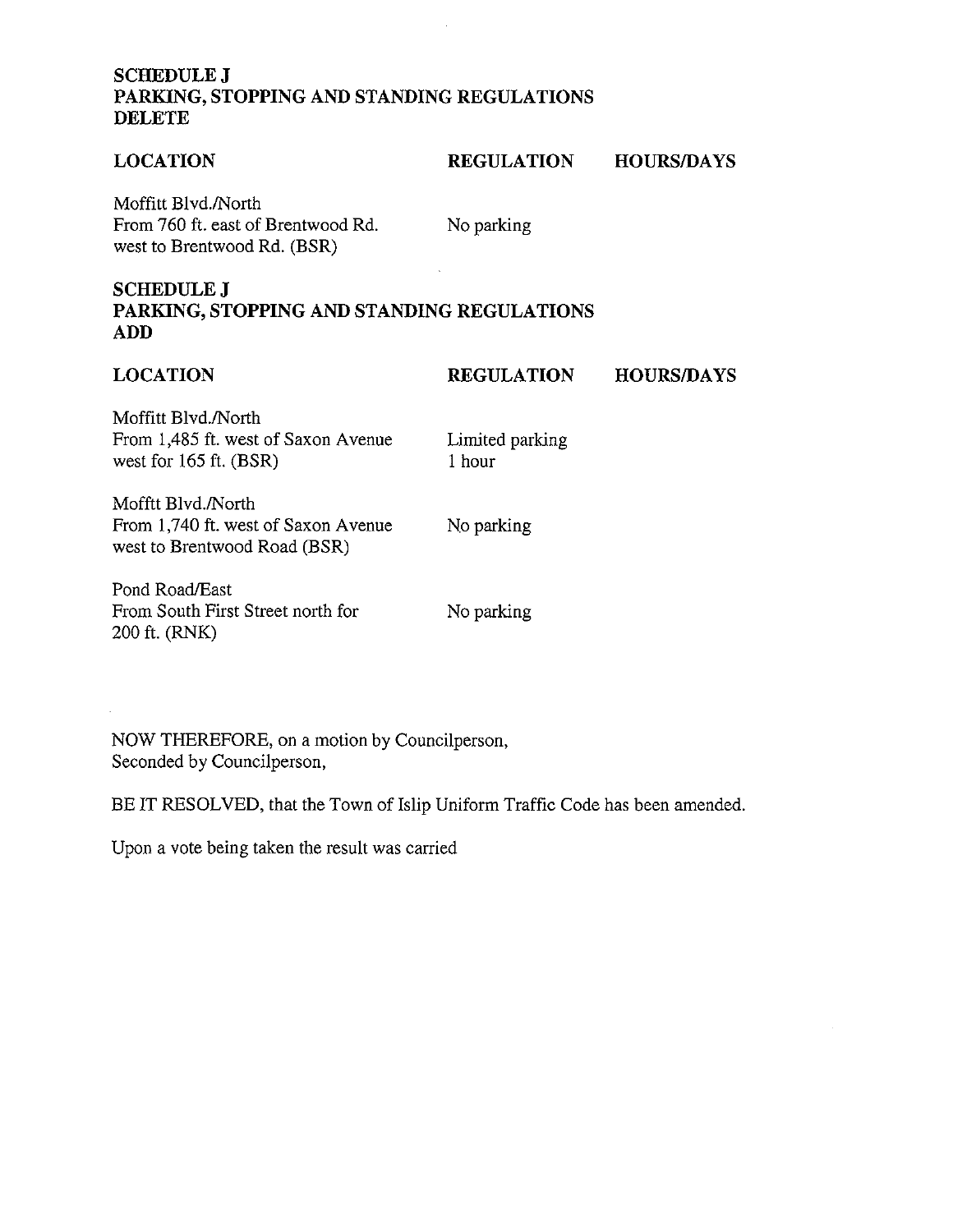#### August 10, 2021 Resolution #

WHEREAS, On March 31, 2021, Governor Andrew Cuomo signed the Marijuana Regulation and Taxation Act ("MRTA"); and

WHEREAS, MRTA tasks The Office of Cannabis Management ("OCM"), governed by a five-person Cannabis Control Board ("CCB"), with implementing regulations for New York's cannabis industry and overseeing the licensure, cultivation, production, distribution, sale, and taxation of medical, adult-use and cannabinoid hemp; and

WHEREAS, the first tangible step towards a functioning cannabis industry in New York is the forming of the Office of Cannabis Management's Cannabis Control Board; and

WHEREAS, to date, there have been no actual nominations for the members who will serve on the CCB who will ultimately oversee and determine its regulatory framework and licensing, nor has there been any named nomination for an executive director of the Office of Cannabis Management (OCM), who will lead the implementing agency in charge of all things cannabis; and

WHEREAS, while MRTA broadly outlines how the adult-use program will operate, many details concerning the licensing and permitting processes for new businesses will be promulgated by a newly established, yet to be appointed, Cannabis Control Board and Office of Cannabis Management; and

WHEREAS, no sales will commence until the OCM develops rules and regulations for marijuana business licensing and operations; and

WHEREAS, while municipalities cannot opt out of legalized marijuana possession/use by adults over the age of 21, towns have the ultimate choice of whether they would like to allow dispensaries and on-site consumption lounges within the Town's jurisdiction pursuant to section twenty-four of the municipal home rule law; and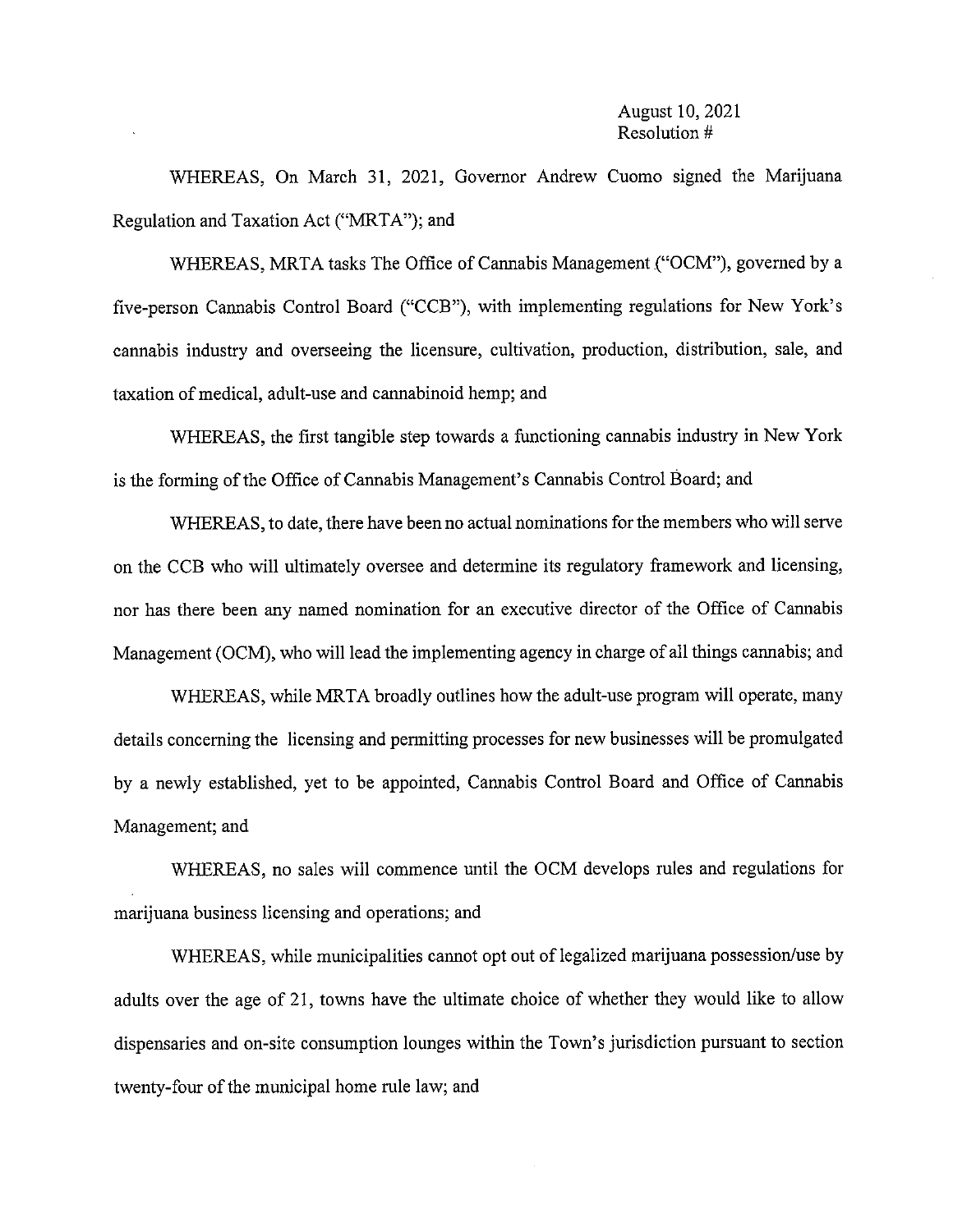WHEREAS, in order to opt out, a municipality must pass a local law by Dec. 31, 2021; and

WHEREAS, if a municipality does not opt out by Dec. 31, 2021, they will not have another opportunity to do so; and

WHEREAS, adoption of this local law does not inhibit the Town's ability to reconsider opting back in once the Cannabis Control Board is in place, the Office is officially formed, and regulations implementing the Marijuana Regulation and Taxation Act (MRTA) are officially promulgated; and

WHEREAS, a public hearing was held on August 10, 2021, to consider adopting a Local Law to opt out of allowing cannabis retail dispensaries and on-site consumption sites as authorized under Cannabis Law Article 4 in the Town of Islip.

NOW, THEREFORE, on motion of Councilperson -----------~ seconded by Councilperson \_\_\_\_\_\_\_\_\_\_\_ \_, be it

RESOLVED, that the Town Board hereby adopts Local Law No. I of2021 entitled, "Local Law to opt out of allowing cannabis retail dispensaries and on-site consumption sites as authorized under Cannabis Law Article 4" in the Town of Islip; as indicated on the attached, with additions noted by underlining and deletions indicated by strikeouts.

Upon a vote being taken, the result was:

# **[SUBJECT TO PERMISSIVE REFERENDUM]**